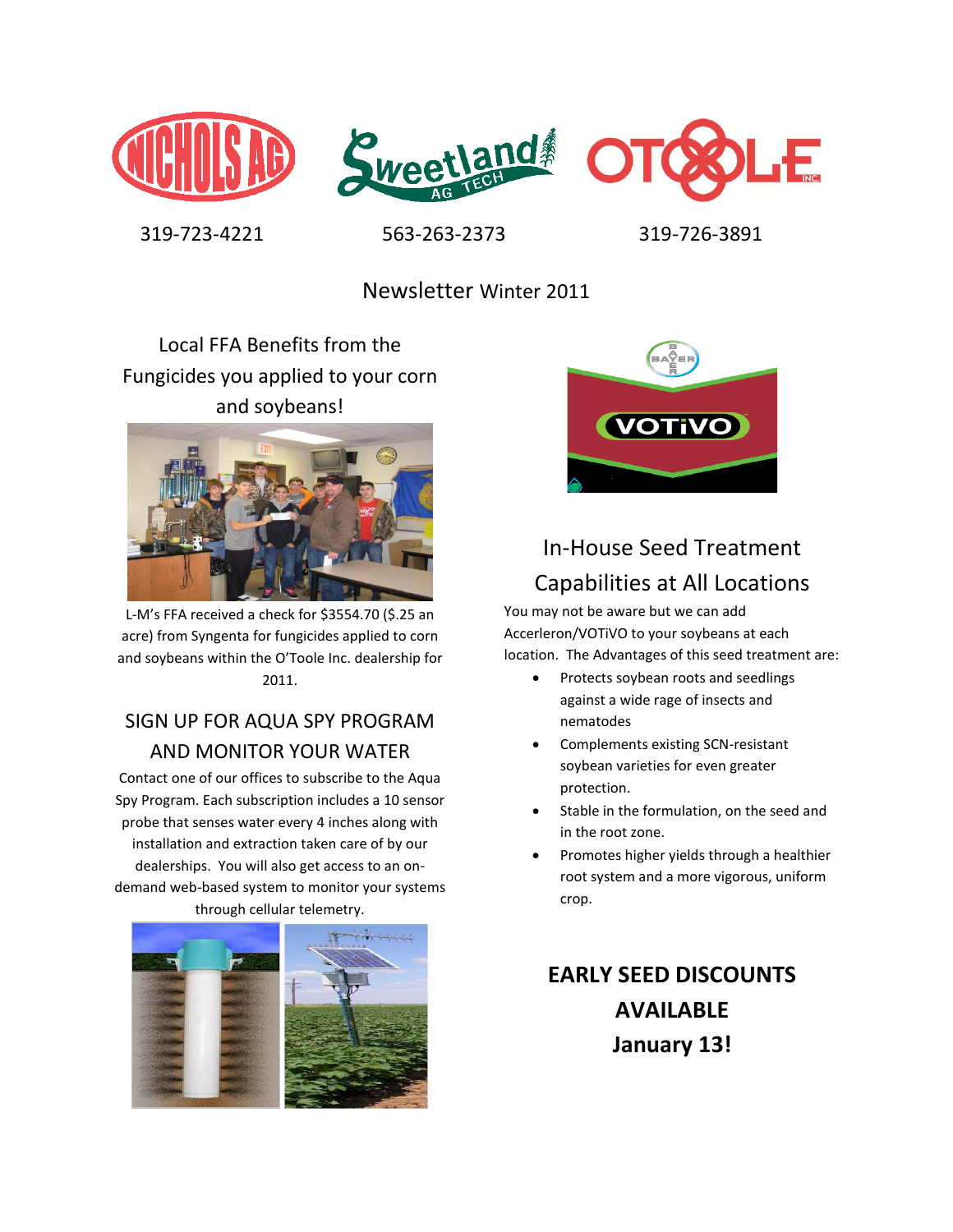### **PREPAY FERTILIZER & CHEMICALS NOW THROUGH JANUARY 13, 2012**



# MicroEssentials: The next generation of fertilizer

MicroEssentials is a proprietary fertilizer specially formulated for use on most crops. Every granule contains nitrogen, phosphorus, sulfur and zinc, which are vital to plan health and growth. Each granule provides the proper ratios of these nutrients. Its unique chemistry promotes nutrient interactions that improve uptake and provide balanced nutrition. Ask us if MicroEssentials will help you improve your yield and profitability!

## SAVE MONEY WITH BEXTRA CONE ROUND HAY FEEDERS!

Oklahoma State University studies show hay losses can be reduced from 21% loss with conventional open bottom feeders to loss of only5% with a Bextra Cone Hay Feeder! **That's a savings of 16% on every bale of hay fed through the feeder!** Sweetland provides both the heavy duty (Red) and medium duty (Tan) Hay Feeders!



### RITCHIE LIVESTOCK WATERER

Remember Sweetland Ag Tech can supply all of your Ritchie Livestock Waterer needs. Call 563-263-2373

MARK YOUR CALENDARS! YOU DON'T WANT TO MISS OUR FEBRUARY 16, 2012 MEETING! Featuring Guest Speaker

#### Dr. Fred Below

# The Seven Wonders of High-Yield Corn Production

The need is urgent. A growing population needs more food and fuel. We have to produce it on less land with fewer resources. That means producing more bushels per acre.



[Meet Dr. Fred Below,](http://cropsci.illinois.edu/directory/fbelow) Professor of Plant Physiology with the University of Illinois. Through his innovative research, he has discovered the seven most important factors to achieve the highest possible corn yields – the elusive 300 bushels/acre.

> Learn more at Dr. Below's website: 7wondersofcorn.com

#### GIVE US YOUR THOUGHTS!

Our goal is to continually improve how we serve our customers. Therefore, we would love to have your suggestions and thoughts!

Prefer to receive newsletters by email? Contact our local office or email us at [kellyotoole@blueflamepropanellc.com](mailto:kellyotoole@blueflamepropanellc.com)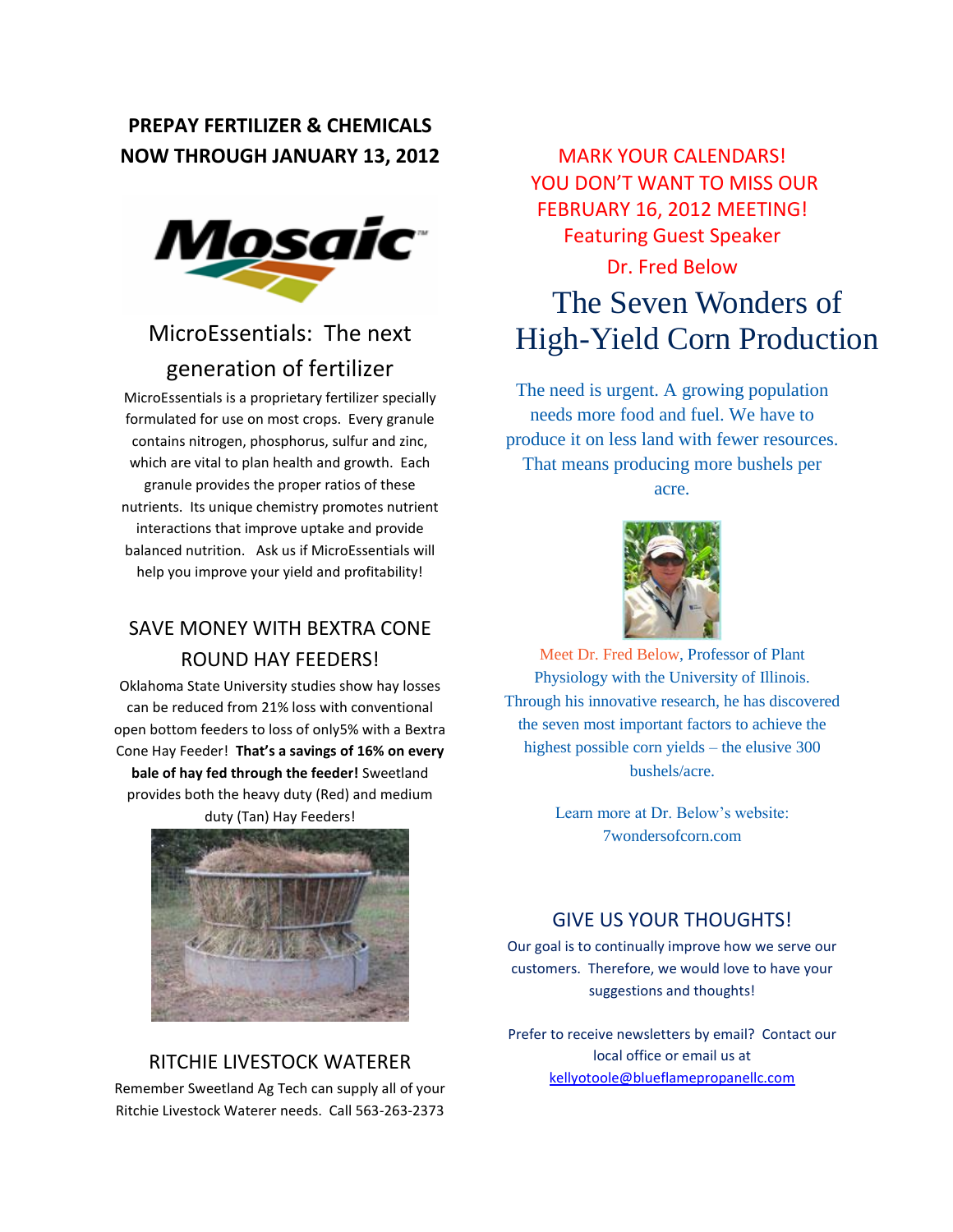**Congratulations to the 2011 Yield Competition Winners! Read on to learn about the results and how these customers optimized their yield!**





SOYBEAN WINNER

2/08/2011

**Soybean (Asgrow 2931) winner: Daniel Grimm – 77 bushel\acre**

Yield was 71 bushels/acre across the whole field. **Daniel contributes his extra yield to a combination of fertilizer, seed treatment, and fungicide\insecticide programs used in his operation.**

Other soybean yields in the competition were 62.5 bushels/acre, 57 bushels/ acre, 69.9 bushels / acres, and 69.3 bushels/acres.

Sweetland

CORN WINNER



**Corn winner DK62-54: Larry Schlapkohl or LJT Farms – 223 bushel\acre**

**Larry contributes his higher yields to DeKalb corn, timely fungicide applications and catching the extra rain.**

Other corn yields in the competition 219, 207, 188, 176, and 198 bushels/acre.



#### SOYBEAN WINNER



**Soybean (NK S29W7) winner: Tim Whittaker/Da Es Ro Farms – 76.21 bushel\acre**

**Tim contributes the good yield to high fertility, Cruiser Maxx soybean treatment, and Fungicide/insecticide treatment at R3.**

Other soybean yields in the competition were 73.98, 69.53, and 68.82 bu per acre.